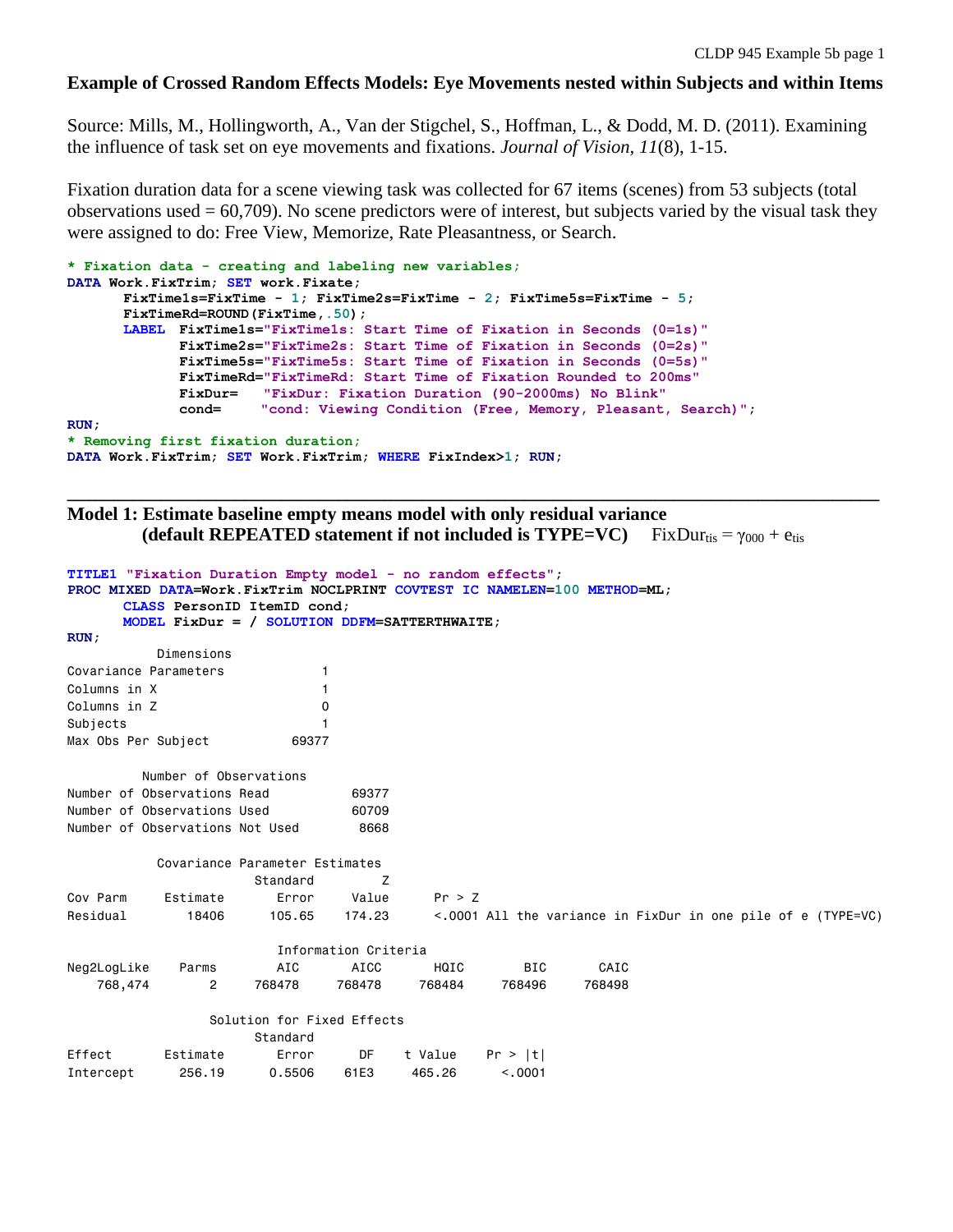**Model 2: Is there significant systematic variation across subjects? FixDurtis =**  $\gamma_{000}$  **+ U<sub>00s</sub> + etis** 

**TITLE1 "Fixation Duration Empty model - random persons"; PROC MIXED DATA=Work.FixTrim NOCLPRINT COVTEST IC NAMELEN=100 METHOD=ML; CLASS PersonID ItemID cond; MODEL FixDur = / SOLUTION DDFM=SATTERTHWAITE; RANDOM INTERCEPT / TYPE=UN SUBJECT=PersonID; RUN;** Covariance Parameter Estimates Standard Z Cov Parm Subject Estimate Error Value Pr > Z UN(1,1) PersonID 1098.26 214.79 5.11 <.0001 Subject Intercept Variance Residual 17384 99.8248 174.15 <.0001 Leftover fixation-to-fixation variance Information Criteria Neg2LogLike Parms AIC AICC HQIC BIC CAIC 765,234 3 765240 765240 765242 765245 765248 Solution for Fixed Effects Standard Effect Estimate Error DF t Value Pr > |t| Intercept 259.07 4.5844 53.8 56.51 <.0001

### **Is model 2 better than model 1? How do we know?**

Variance: 1,098/ 18,482 = **5.9%** is between subjects**,** 17,384 / 18,482 = **94.1%** is within subjects

**\_\_\_\_\_\_\_\_\_\_\_\_\_\_\_\_\_\_\_\_\_\_\_\_\_\_\_\_\_\_\_\_\_\_\_\_\_\_\_\_\_\_\_\_\_\_\_\_\_\_\_\_\_\_\_\_\_\_\_\_\_\_\_\_\_\_\_\_\_\_\_\_\_\_\_\_\_\_\_\_\_\_\_\_\_\_\_ Model 3: Is there significant systematic variation across items?** FixDurtis =  $\gamma_{000} + \text{U}_{00s} + \text{U}_{0i0} + \text{e}_{\text{tis}}$ **TITLE1 "Fixation Duration Empty model - random persons and items"; PROC MIXED DATA=Work.FixTrim NOCLPRINT COVTEST IC NAMELEN=100 METHOD=ML; CLASS PersonID ItemID cond; MODEL FixDur = / SOLUTION DDFM=SATTERTHWAITE; RANDOM INTERCEPT / TYPE=UN SUBJECT=PersonID; RANDOM INTERCEPT / TYPE=UN SUBJECT=ItemID; RUN;** Covariance Parameter Estimates Standard Z Cov Parm Subject Estimate Error Value Pr > Z UN(1,1) PersonID 1115.09 219.90 5.07 <.0001 Subject Intercept Variance UN(1,1) ItemID 53.0516 12.4418 4.26 <.0001 Item Intercept Variance Residual 17328 99.5557 174.06 <0001 Leftover fixation-to-fixation variance Information Criteria Neg2LogLike Parms AIC AICC HQIC BIC CAIC 765,126 4 765134 765134 765126 765126 765130 Solution for Fixed Effects Standard Effect Estimate Error DF t Value Pr > |t| Intercept 258.93 4.7041 56.8 55.04 <.0001

#### **Is model 3 better than model 2? How do we know?**

**Variance:**  $1,115 / 18,496 = 6.0\%$  is between subjects 53 / 18,496 =  $0.3\%$  is between items  $17,328 / 18,496 = 93.7\%$  is within subjects and items (subject x item interaction)

#### **So what does this imply for predicting SUBJECT group differences due to task?**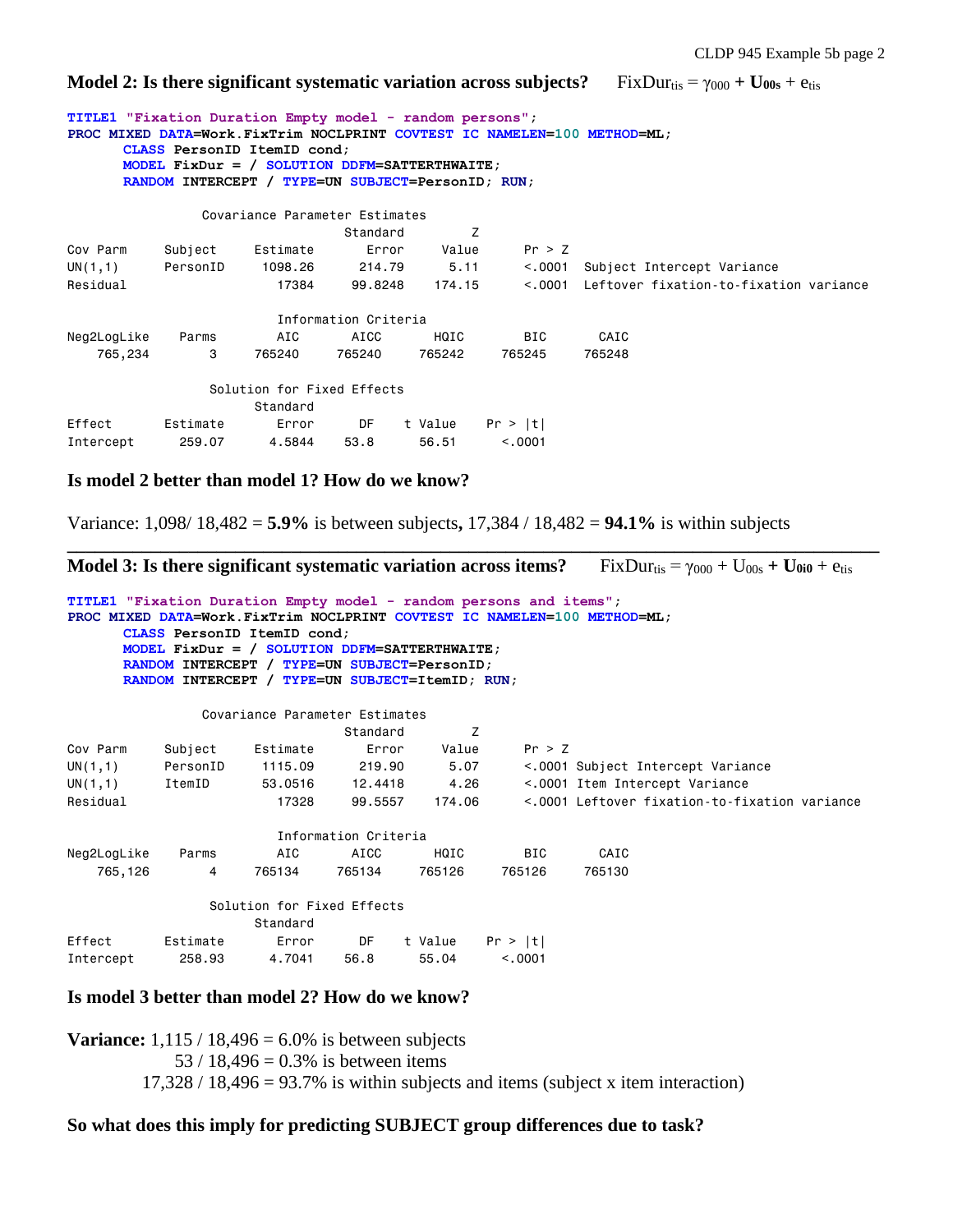**And what are we trying to model here, again? Let's plot the saturated means from rounded time…**



210.00 190.00 170.00 150.00

 $0.5$ 

 $\blacksquare$ 

 $\Omega$ 

1.5

 $\boldsymbol{2}$ 

2.5

3.5

3

Viewing Time (Sec)

4.5

5

 $\overline{\mathbf{4}}$ 

 $5.5\,$ 

 $\boldsymbol{\kappa}$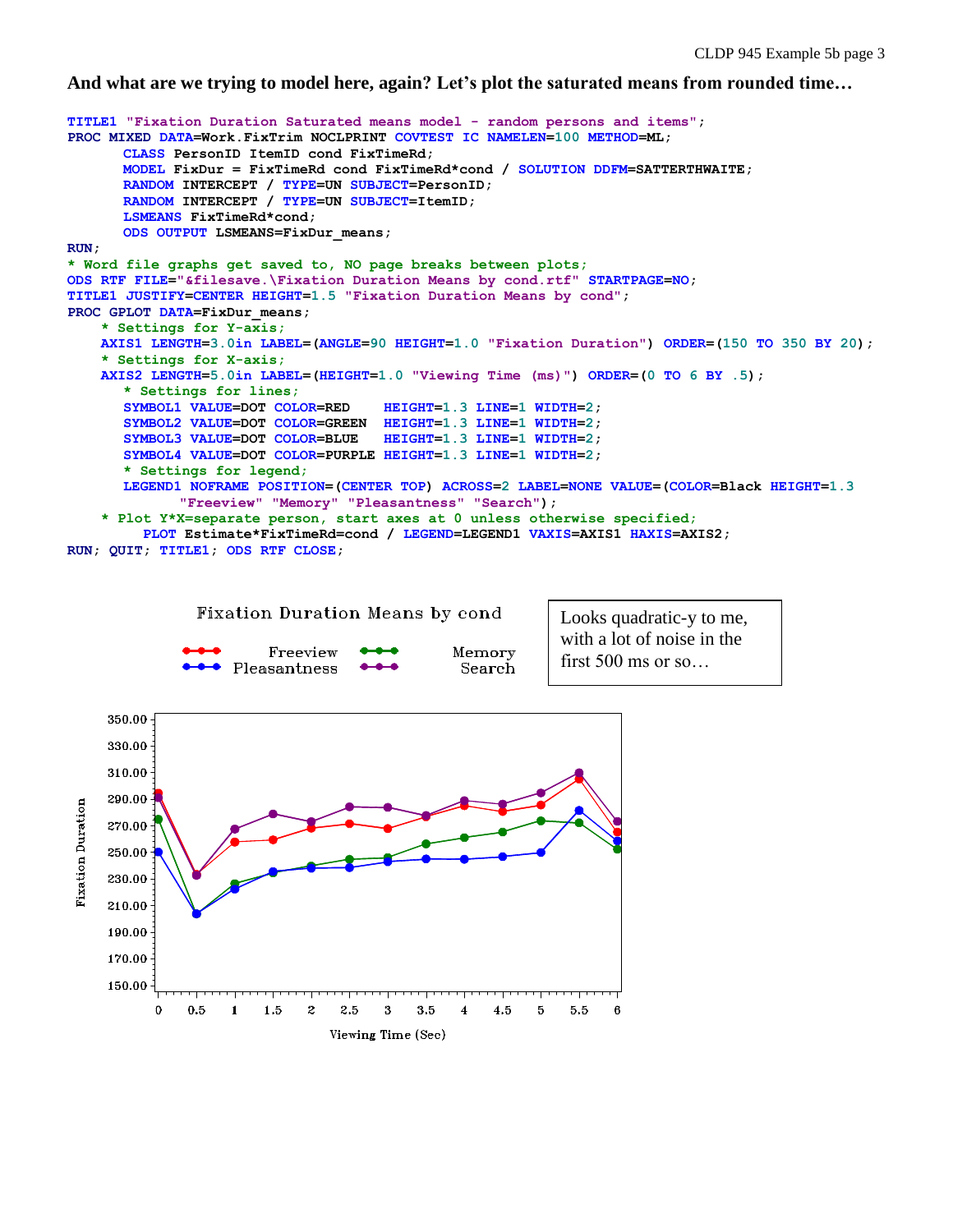|                     | Model 4a: Fixed Quadratic, Random Intercept Effects of Viewing Time<br>$FixDurt_{is} = \gamma_{000} + \gamma_{100}$ (Time <sub>tis</sub> -1) + $\gamma_{200}$ (Time <sub>tis</sub> -1) <sup>2</sup> + U <sub>00s</sub> + U <sub>0i0</sub> + e <sub>tis</sub><br>* Time metric; %LET time=FixTime1s; %LET center=1sec; |           | I made "time" a macro variable<br>so I could easily use a different<br>version to get simple effects at<br>particular times of interest.                                                                                                                                                                                                                                                                                          |                            |         |            |         |  |
|---------------------|-----------------------------------------------------------------------------------------------------------------------------------------------------------------------------------------------------------------------------------------------------------------------------------------------------------------------|-----------|-----------------------------------------------------------------------------------------------------------------------------------------------------------------------------------------------------------------------------------------------------------------------------------------------------------------------------------------------------------------------------------------------------------------------------------|----------------------------|---------|------------|---------|--|
|                     |                                                                                                                                                                                                                                                                                                                       |           | TITLE1 "Fixation Duration Fixed Quadratic, Random Intercept & time. Model";<br>PROC MIXED DATA=Work. FixTrim NOCLPRINT COVTEST IC NAMELEN=100 METHOD=ML;<br>CLASS PersonID ItemID cond;<br>MODEL FixDur = $\&time. \&time.*\&time.$ SOLUTION DDFM=SATTERTHWAITE;<br>RANDOM INTERCEPT / TYPE=UN SUBJECT=PersonID;<br>RANDOM INTERCEPT / TYPE=UN SUBJECT=ItemID;<br>PARMS $(1115)$ $(53)$ $(17328)$ ; * Start values for variances; |                            |         |            | RUN.    |  |
|                     |                                                                                                                                                                                                                                                                                                                       |           | Covariance Parameter Estimates                                                                                                                                                                                                                                                                                                                                                                                                    |                            |         |            |         |  |
|                     |                                                                                                                                                                                                                                                                                                                       |           |                                                                                                                                                                                                                                                                                                                                                                                                                                   | Standard                   | Z       |            |         |  |
|                     | Cov Parm                                                                                                                                                                                                                                                                                                              | Subject   | Estimate                                                                                                                                                                                                                                                                                                                                                                                                                          | Error                      | Value   | Pr > Z     |         |  |
|                     | UN(1,1)                                                                                                                                                                                                                                                                                                               | PersonID  | 1111.25                                                                                                                                                                                                                                                                                                                                                                                                                           | 217.43                     | 5.11    | < 0.001    |         |  |
|                     | UN(1,1)                                                                                                                                                                                                                                                                                                               | ItemID    | 48.4782                                                                                                                                                                                                                                                                                                                                                                                                                           | 11.7756                    | 4.12    | < 0.0001   |         |  |
|                     | Residual                                                                                                                                                                                                                                                                                                              |           | 17091                                                                                                                                                                                                                                                                                                                                                                                                                             | 98,1926                    | 174.05  | < 0.0001   |         |  |
|                     |                                                                                                                                                                                                                                                                                                                       |           |                                                                                                                                                                                                                                                                                                                                                                                                                                   | Information Criteria       |         |            |         |  |
|                     | Neg2LogLike                                                                                                                                                                                                                                                                                                           | Parms     | AIC                                                                                                                                                                                                                                                                                                                                                                                                                               | <b>AICC</b>                | HQIC    | <b>BIC</b> | CAIC    |  |
|                     | 764,285                                                                                                                                                                                                                                                                                                               | 6         | 764297                                                                                                                                                                                                                                                                                                                                                                                                                            | 764297                     | 764285  | 764285     | 764291  |  |
|                     |                                                                                                                                                                                                                                                                                                                       |           |                                                                                                                                                                                                                                                                                                                                                                                                                                   | Solution for Fixed Effects |         |            |         |  |
|                     |                                                                                                                                                                                                                                                                                                                       |           |                                                                                                                                                                                                                                                                                                                                                                                                                                   | Standard                   |         |            |         |  |
|                     | Effect                                                                                                                                                                                                                                                                                                                |           | Estimate                                                                                                                                                                                                                                                                                                                                                                                                                          | Error                      | DF      | t Value    | Pr >  t |  |
|                     | Intercept                                                                                                                                                                                                                                                                                                             |           | 238.32                                                                                                                                                                                                                                                                                                                                                                                                                            | 4.7454                     | 60.1    | 50.22      | < 0.001 |  |
|                     | FixTime1s                                                                                                                                                                                                                                                                                                             |           | 14,5782                                                                                                                                                                                                                                                                                                                                                                                                                           | 0.9450                     | 6E4     | 15.43      | < 0.001 |  |
| FixTime1s*FixTime1s |                                                                                                                                                                                                                                                                                                                       | $-1.3293$ | 0.2112                                                                                                                                                                                                                                                                                                                                                                                                                            | 58E3                       | $-6.29$ | < 0.001    |         |  |

**Calculate Pseudo-R<sup>2</sup> for residual variance**  $\rightarrow$  **(17,328 – 17,091) / 17,328 = 1.4%**  $\odot$ 

# **Model 4b: Fixed Quadratic, Random Linear Effects of Viewing Time across Subjects**

 $FixDurt_{is} = \gamma_{000} + \gamma_{100}(Time_{tis}-1) + \gamma_{200}(Time_{tis}-1)^2 + U_{00s} + U_{10s}(Time_{tis}-1) + U_{0i0} + e_{tis}$ 

```
TITLE1 "Fixation Duration Fixed Quadratic, Random Linear &time. Model";
PROC MIXED DATA=Work.FixTrim NOCLPRINT NOITPRINT COVTEST IC NAMELEN=100 METHOD=ML;
      CLASS PersonID ItemID cond;
      MODEL FixDur = &time. &time.*&time. / SOLUTION DDFM=SATTERTHWAITE;
      RANDOM INTERCEPT &time. / TYPE=UN SUBJECT=PersonID;
      RANDOM INTERCEPT / TYPE=UN SUBJECT=ItemID;
RUN;
```
\_\_\_\_\_\_\_\_\_\_\_\_\_\_\_\_\_\_\_\_\_\_\_\_\_\_\_\_\_\_\_\_\_\_\_\_\_\_\_\_\_\_\_\_\_\_\_\_\_\_\_\_\_\_\_\_\_\_\_\_\_\_\_\_\_\_\_\_\_\_\_\_\_\_\_\_\_\_\_\_\_\_\_\_\_\_\_\_\_\_\_\_\_\_

|          |          |          | Covariance Parameter Estimates |        |          |                                     |
|----------|----------|----------|--------------------------------|--------|----------|-------------------------------------|
|          |          |          | Standard                       |        |          |                                     |
| Cov Parm | Subject  | Estimate | Error                          | Value  | Pr 7     |                                     |
| UN(1,1)  | PersonID | 935.14   | 189.68                         | 4.93   | < 0.0001 | Subject Intercept Variance          |
| UN(2,1)  | PersonID | 10,0839  | 26,9714                        | 0.37   | 0.7085   | Subject Intercept-Linear Covariance |
| UN(2, 2) | PersonID | 33,9319  | 7.6434                         | 4.44   | < 0.001  | Subject Linear Time Variance        |
| UN(1,1)  | ItemID   | 49.0094  | 11,8590                        | 4.13   | < 0.0001 | Item Intercept Variance             |
| Residual |          | 16994    | 97,6812                        | 173.98 | < 0.0001 | Everything else                     |

| Neg2LogLike         | Parms | AIC       | AICC                       | HQIC   | <b>BIC</b> | CAIC     | Better model than 4a? |
|---------------------|-------|-----------|----------------------------|--------|------------|----------|-----------------------|
| 764,041             | 8     | 764057    | 764057                     | 764041 | 764041     | 764049   |                       |
|                     |       |           |                            |        |            |          |                       |
|                     |       |           | Solution for Fixed Effects |        |            |          |                       |
|                     |       |           | Standard                   |        |            |          |                       |
| Effect              |       | Estimate  | Error                      | DF     | t Value    | Pr >  t  |                       |
| Intercept           |       | 238,36    | 4.3836                     | 57.5   | 54.38      | < 0.0001 |                       |
| FixTime1s           |       | 14.2695   | 1.2402                     | 226    | 11.51      | < 0.001  |                       |
| FixTime1s*FixTime1s |       | $-1.2125$ | 0.2113                     | 59E3   | $-5.74$    | < 0.001  |                       |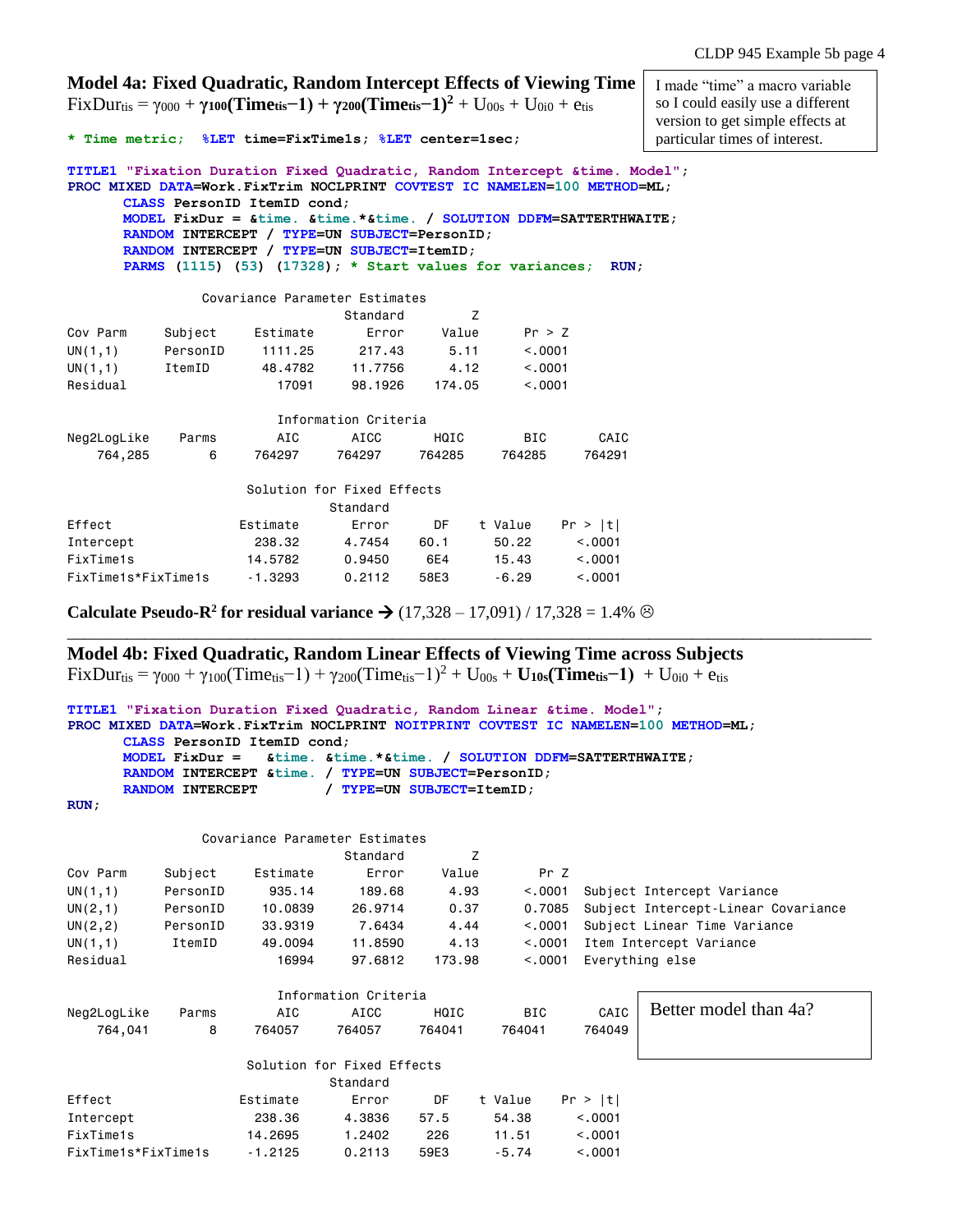#### **Model 4c: Random Quadratic Effects of Viewing Time across Subjects**

 $Fix$ Dur<sub>tis</sub> =  $\gamma_{000} + \gamma_{100}$ (Time<sub>tis</sub>-1) +  $\gamma_{200}$ (Time<sub>tis</sub>-1)<sup>2</sup> + U<sub>00s</sub> + U<sub>10s</sub>(Time<sub>tis</sub>-1) + U<sub>20s</sub>(Time<sub>tis</sub>-1)<sup>2</sup> + U<sub>0i0</sub> + e<sub>tis</sub>

**TITLE1 "Fixation Duration Random Quadratic &time. Model"; PROC MIXED DATA=Work.FixTrim NOCLPRINT NOITPRINT COVTEST IC NAMELEN=100 METHOD=ML; CLASS PersonID ItemID cond; MODEL FixDur = &time. &time.\*&time. / SOLUTION DDFM=SATTERTHWAITE; RANDOM INTERCEPT &time. &time.\*&time. / TYPE=UN SUBJECT=PersonID; RANDOM INTERCEPT** / **TYPE=UN SUBJECT=ItemID**; **RUN;** Covariance Parameter Estimates Standard Z Cov Parm Subject Estimate Error Value Pr Z Your turn! UN(1,1) PersonID 866.15 177.58 4.88 <.0001 UN(2,1) PersonID 91.7966 56.1242 1.64 0.1019 UN(2,2) PersonID 126.56 35.1997 3.60 0.0002 UN(3,1) PersonID -17.4447 13.2431 -1.32 0.1878 UN(3,2) PersonID -26.8495 7.8659 -3.41 0.0006 UN(3,3) PersonID 7.4437 1.9481 3.82 <.0001 UN(1,1) ItemID 49.5432 11.9347 4.15 <.0001 Residual 16949 97.4671 173.90 <.0001 Information Criteria Neg2LogLike Parms AIC AICC HQIC BIC CAIC 763,947 11 763969 763969 763947 763947 763958 Solution for Fixed Effects Standard Effect Estimate Error DF t Value Pr > |t| Intercept 238.04 4.2338 57.1 56.22 <.0001 FixTime1s 14.9089 1.8175 49.1 8.20 <.0001 FixTime1s\*FixTime1s -1.3497 0.4313 51 -3.13 0.0029 \_\_\_\_\_\_\_\_\_\_\_\_\_\_\_\_\_\_\_\_\_\_\_\_\_\_\_\_\_\_\_\_\_\_\_\_\_\_\_\_\_\_\_\_\_\_\_\_\_\_\_\_\_\_\_\_\_\_\_\_\_\_\_\_\_\_\_\_\_\_\_\_\_\_\_\_\_\_\_\_\_\_\_\_\_\_\_\_\_\_\_\_\_\_ Better model than 4b?

## **Model 5a: Viewing Condition\*Quadratic Time Fixed Effects with Random Quadratic Time…**

 $\text{Fix} \text{Dur}_{\text{tis}} = \gamma_{000} + \gamma_{100}(\text{Time}_{\text{tis}} - 1) + \gamma_{200}(\text{Time}_{\text{tis}} - 1)^2 + \gamma_{001}(\text{Cond1}_s) + \gamma_{002}(\text{Cond2}_s) + \gamma_{003}(\text{Cond3}_s) + \gamma_{004}(\text{Cond2}_s)$ **γ101(Cond1s) (Timetis−1) + γ102(Cond2s) (Timetis−1) + γ103(Cond3s) (Timetis−1) +**  $\gamma_{201}(Cond1_s)$  (Timetis-1)<sup>2</sup> +  $\gamma_{202}(Cond2_s)$  (Timetis-1)<sup>2</sup> +  $\gamma_{203}(Cond3_s)$  (Timetis-1)<sup>2</sup>+  $U_{00s} + U_{10s}(Time_{its}-1) + U_{20s}(Time_{its}-1)^{2} + U_{0i0} + e_{tis}$ 

```
TITLE1 "Fixation Duration Random Quadratic at &center. by Condition Model";
PROC MIXED DATA=Work.FixTrim NOCLPRINT NOITPRINT COVTEST IC NAMELEN=100 METHOD=ML;
      CLASS PersonID ItemID cond;
      MODEL FixDur = &time. &time.*&time. cond cond*&time. cond*&time.*&time.
            / SOLUTION DDFM=SATTERTHWAITE OUTPM=Conditional;
      RANDOM INTERCEPT &time. &time.*&time./ TYPE=UN SUBJECT=PersonID;
      RANDOM INTERCEPT / TYPE=UN SUBJECT=ItemID;
      PARMS (866) (92) (126) (-17) (-26) (7) (49) (16949); * Start values for variances;
```

```
RUN;
```
 Covariance Parameter Values At Last Iteration

|          | LUJI ILLIULIUII |            |
|----------|-----------------|------------|
| Cov Parm | Subject         | Estimate   |
| UN(1,1)  | PersonID        | 528.65     |
| UN(2,1)  | PersonID        | 59.5509    |
| UN(2, 2) | PersonID        | 93.2085    |
| UN(3,1)  | PersonID        | $-8,9670$  |
| UN(3,2)  | PersonID        | $-20.4961$ |
| UN(3,3)  | PersonID        | 6,1880     |
| UN(1,1)  | ItemID          | 26,5182    |
| Residual |                 | 17030      |

There's no error message in the log, but it couldn't finish, even after adding some start values via the PARMS statement.

So it's broken, and we (really) can't keep it. Remember, random effects break models, not fixed effects...

So we back the model down to random linear and try again.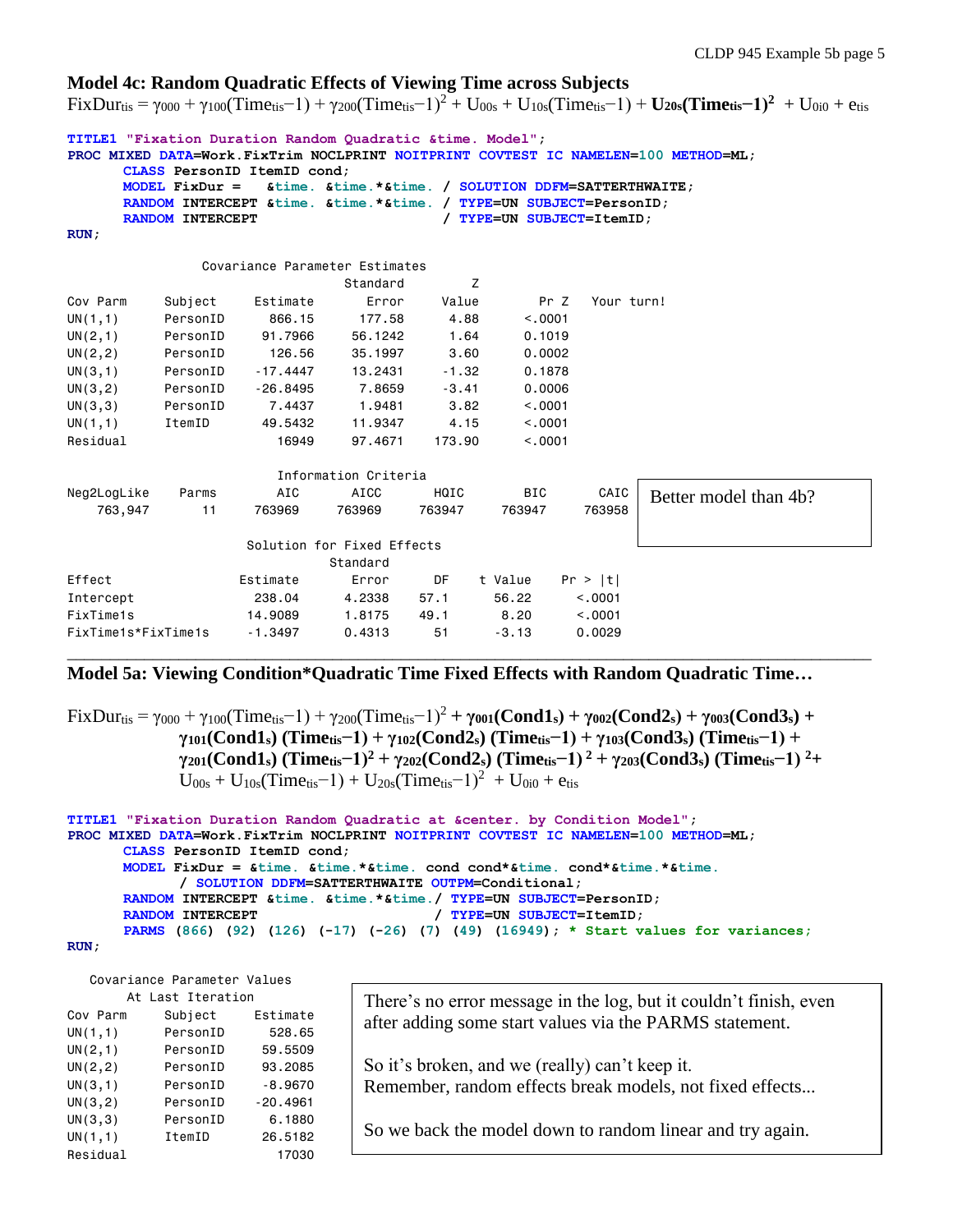## **Model 5b: Condition\*Quadratic Time Fixed Effects with Random Linear Time…** 1 = Freeview, 2 = Memory, 3 = Pleasantness, 4= Search

 $FixDuri_{is} = \gamma_{000} + \gamma_{100}(Time_{tis}-1) + \gamma_{200}(Time_{tis}-1)^2 + \gamma_{001}(Cond1_s) + \gamma_{002}(Cond2_s) + \gamma_{003}(Cond3_s) + \gamma_{101}(Cond1_s) (Time_{tis}-1) +$  $\gamma_{102}$ (Cond2s) (Time<sub>tis</sub>-1) +  $\gamma_{103}$ (Cond3s) (Time<sub>tis</sub>-1) +  $\gamma_{201}$ (Cond1s) (Time<sub>tis</sub>-1) +  $\gamma_{202}$ (Cond2s) (Time<sub>tis</sub>-1) +  $\gamma_{203}$ (Cond3s) (Time<sub>tis</sub>-1) +  $U_{00s} + U_{10s}$ (Time<sub>tis</sub>-1) + U<sub>0i0</sub> + e<sub>tis</sub>

```
TITLE1 "Fixation Duration Fixed Quadratic, Random Linear at &center. by Condition Model";
PROC MIXED DATA=Work.FixTrim NOCLPRINT NOITPRINT COVTEST IC NAMELEN=100 METHOD=ML;
      CLASS PersonID ItemID cond;
      MODEL FixDur = &time. &time.*&time. cond cond*&time. cond*&time.*&time.
                          / SOLUTION DDFM=SATTERTHWAITE OUTPM=Conditional;
      RANDOM INTERCEPT &time. / TYPE=UN SUBJECT=PersonID;
      RANDOM INTERCEPT / TYPE=UN SUBJECT=ItemID:
      ODS OUTPUT Tests3=FixDur_&time._Ftests ESTIMATES= FixDur_&time._Estimates; * Save all my results!;
* Group differences in intercept at time;
ESTIMATE "Intercept at &center.: Free-View" Int 1 &time. 0 &time.*&time. 0 cond 1 0 0 0 &time.*cond 0 0 0 0 &time.*cond 0 0 0 0 0;
ESTIMATE "Intercept at &center.: Memory" Int 1 &time. 0 &time.*&time. 0 cond 0 1 0 0 &time.*cond 0 0 0 0 &time.*cond 0 0 0 0 0;
ESTIMATE "Intercept at &center.: Pleasantness" Int 1 &time. 0 &time.*&time. 0 cond 0 0 1 0 &time.*cond 0 0 0 0 &time.*cond 0 0 0 0 0;
ESTIMATE "Intercept at &center.: Search" Int 1 &time. 0 &time.*&time. 0 cond 0 0 0 1 &time.*cond 0 0 0 0 &time.*&time.*cond 0 0 0 0 0 0
ESTIMATE "Intercept at &center.: Free-View vs Memory" cond -1 1 0 0 &time.*cond 0 0 0 0 &time.*&time.*cond 0 0 0 0;
ESTIMATE "Intercept at &center.: Free-View vs Pleasantness" cond -1 0 1 0 &time.*cond 0 0 0 0 &time.*&time.*cond 0 0 0 0;
ESTIMATE "Intercept at &center.: Free-View vs Search" cond -1 0 0 1 &time.*cond 0 0 0 0 &time.*&time.*cond 0 0 0 0;
ESTIMATE "Intercept at &center.: Memory vs Pleasantness" cond 0 -1 1 0 &time.*cond 0 0 0 0 &time.*&time.*cond 0 0 0 0;
ESTIMATE "Intercept at &center.: Memory vs Search" cond 0 -1 0 1 &time.*cond 0 0 0 0 &time.*&time.*cond 0 0 0 0;
ESTIMATE "Intercept at &center.: Pleasantness vs Search" cond 0 0 -1 1 &time.*cond 0 0 0 0 &time.*&time.*cond 0 0 0 0;
* Group differences in linear slope at time 0;
ESTIMATE "Linear at &center.: Free-View" &time. 1 &time.*&time. 0 &time.*cond 1 0 0 0 &time.*&time.*cond 0 0 0 0;
ESTIMATE "Linear at &center.: Memory" &time. 1 &time.*&time. 0 &time.*cond 0 1 0 0 &time.*&time.*cond 0 0 0 0;
ESTIMATE "Linear at &center.: Pleasantness" &time. 1 &time.*&time. 0 &time.*cond 0 0 1 0 &time.*&time.*cond 0 0 0 0;
ESTIMATE "Linear at &center.: Search" &time. 1 &time.*&time. 0 &time.*cond 0 0 0 1 &time.*&time.*cond 0 0 0 0;
ESTIMATE "Linear at &center.: Free-View vs Memory" &time.*cond -1 1 0 0 &time.*&time.*cond 0 0 0 0;
ESTIMATE "Linear at &center.: Free-View vs Pleasantness" &time.*cond -1 0 1 0 &time.*&time.*cond 0 0 0 0;
ESTIMATE "Linear at &center.: Free-View vs Search" &time.*cond -1 0 0 1 &time.*&time.*cond 0 0 0 0;
ESTIMATE "Linear at &center.: Memory vs Pleasantness" &time.*cond 0 -1 1 0 &time.*&time.*cond 0 0 0 0;
ESTIMATE "Linear at &center.: Memory vs Search" &time.*cond 0 -1 0 1 &time.*&time.*cond 0 0 0 0;
ESTIMATE "Linear at &center.: Pleasantness vs Search" &time.*cond 0 0 -1 1 &time.*&time.*cond 0 0 0 0;
* Group differences in quadratic slope for all seconds;
ESTIMATE "Quadratic for all Time: Free-View" &time.*&time. 1 &time.*&time.*cond 1 0 0 0;
ESTIMATE "Quadratic for all Time: Memory" &time.*&time. 1 &time.*&time.*cond 0 1 0 0;
ESTIMATE "Quadratic for all Time: Pleasantness" &time.*&time. 1 &time.*&time.*cond 0 0 1 0;
ESTIMATE "Quadratic for all Time: Search" &time.*&time. 1 &time.*&time.*cond 0 0 0 1;
ESTIMATE "Quadratic for all Time: Free-View vs Memory" &time.*&time.*cond -1 1 0 0;
ESTIMATE "Quadratic for all Time: Free-View vs Pleasantness" &time.*&time.*cond -1 0 1 0;
ESTIMATE "Quadratic for all Time: Free-View vs Search" &time.*&time.*cond -1 0 0 1;
ESTIMATE "Quadratic for all Time: Memory vs Pleasantness" &time.*&time.*cond 0 -1 1 0;
ESTIMATE "Quadratic for all Time: Memory vs Search" &time.*&time.*cond 0 -1 0 1;
ESTIMATE "Quadratic for all Time: Pleasantness vs Search" &time.*&time.*cond 0 0 -1 1; RUN; TITLE1; TITLE2;
* Export saved results to excel;
PROC EXPORT DATA=FixDur_&time._Ftests OUTFILE= "&filesave.\Fixation Duration &filename..xls" DBMS=EXCEL REPLACE; SHEET= "Ftests_&center."; RUN;
                                                                                            Every group effect 
                                                                                            we could ever want 
                                                                                            to know...\odot
```
**PROC EXPORT DATA=FixDur\_&time.\_Estimates OUTFILE= "&filesave.\Fixation Duration &filename..xls" DBMS=EXCEL REPLACE; SHEET= "Estimates\_&center."; RUN;**

**\* Get total R2;**

**PROC CORR DATA=Conditional; VAR pred FixDur; RUN;**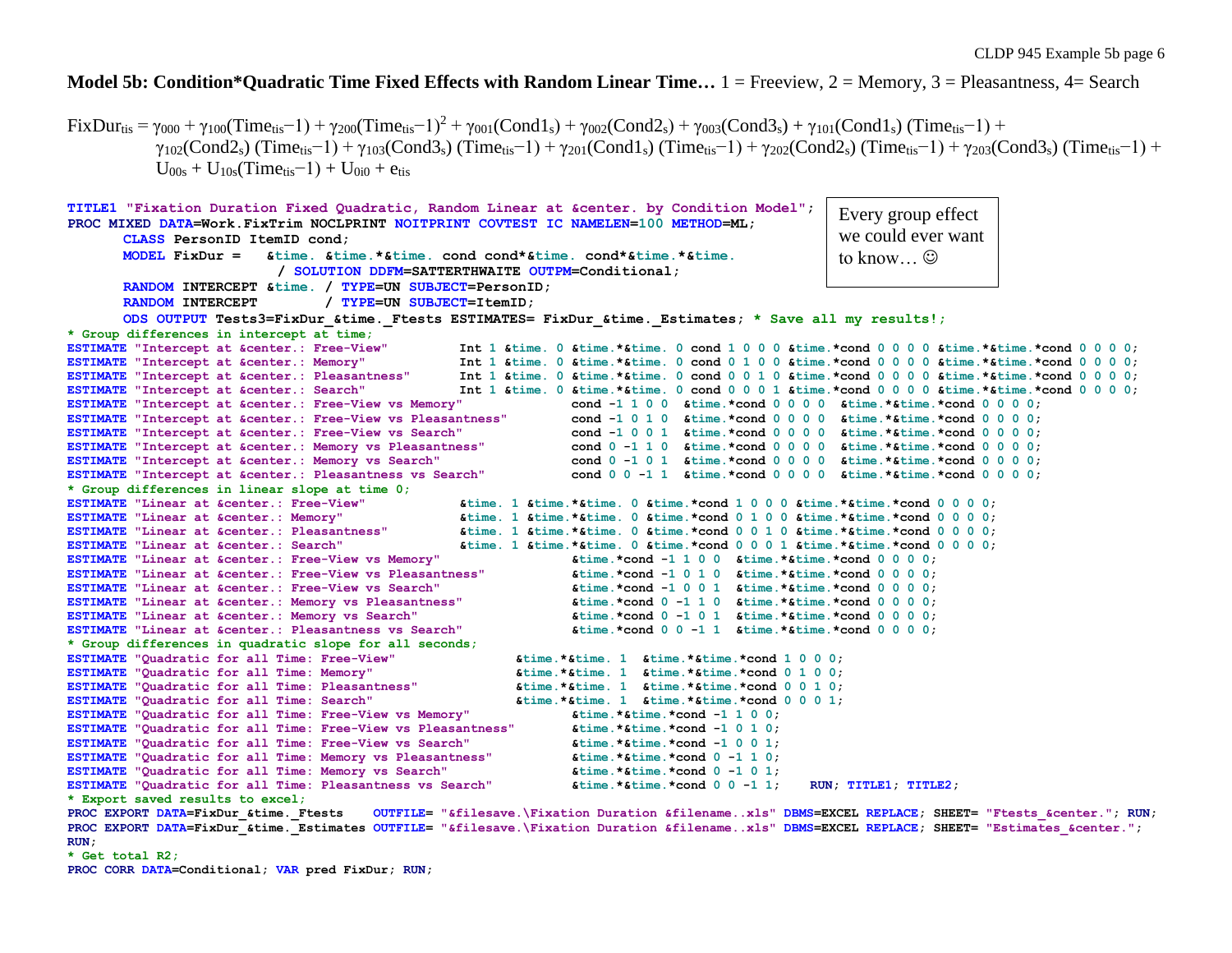### **For comparison with Fixed Quadratic, Random Linear Time Model 4b:**

|          |          | Standard | Z      |                                                        |                                     |
|----------|----------|----------|--------|--------------------------------------------------------|-------------------------------------|
| Subject  | Estimate | Error    | Value  | Pr Z                                                   |                                     |
| PersonID | 935.14   | 189.68   | 4.93   | < 0.0001                                               | Subject Intercept Variance          |
| PersonID | 10,0839  | 26,9714  | 0.37   | 0.7085                                                 | Subject Intercept-Linear Covariance |
| PersonID | 33,9319  | 7.6434   | 4.44   | < 0.0001                                               | Subject Linear Time Variance        |
| ItemID   | 49,0094  | 11,8590  | 4.13   | < 0.0001                                               | Item Intercept Variance             |
|          | 16994    | 97.6812  | 173.98 | < 0.001                                                | Everything else                     |
|          |          |          |        |                                                        |                                     |
| Parms    | AIC      | AICC     | HQIC   | <b>BIC</b>                                             | CAIC                                |
| 8        | 764057   | 764057   | 764041 | 764041                                                 | 764049                              |
|          |          |          |        | Covariance Parameter Estimates<br>Information Criteria |                                     |

## **Model 5b: Viewing Condition\*Quadratic Time Fixed Effects with Random Linear Time…**

|             |          | Covariance Parameter Estimates |                      |        |            |                                     |  |  |
|-------------|----------|--------------------------------|----------------------|--------|------------|-------------------------------------|--|--|
|             |          |                                | Standard             | Z      |            |                                     |  |  |
| Cov Parm    | Subject  | Estimate                       | Error                | Value  | Pr Z       |                                     |  |  |
| UN(1,1)     | PersonID | 633.08                         | 130.85               | 4.84   | < 0.0001   | Subject Intercept Variance          |  |  |
| UN(2,1)     | PersonID | 23,9355                        | 22.1494              | 1.08   | 0.2799     | Subject Intercept-Linear Covariance |  |  |
| UN(2, 2)    | PersonID | 32,9677                        | 7.4511               | 4.42   | < 0.001    | Subject Linear Time Variance        |  |  |
| UN(1,1)     | ItemID   | 48,7616                        | 11.7744              | 4.14   | < 0.0001   | Item Intercept Variance             |  |  |
| Residual    |          | 16991                          | 97.6628              | 173.98 | < 0.0001   | Everything else                     |  |  |
|             |          |                                | Information Criteria |        |            | Better model?                       |  |  |
| Neg2LogLike | Parms    | AIC                            | AICC                 | HQIC   | <b>BIC</b> | CAIC                                |  |  |
| 764,008     | 17       | 764042                         | 764042               | 764008 | 764008     | 764025                              |  |  |

**Calculate Pseudo-R<sup>2</sup> for subject random intercept variance**  $\rightarrow$  **(935.14 – 633.08) / 935.14 = 32%**  $\odot$ **Calculate Pseudo-R<sup>2</sup> for subject random linear time variance**  $\rightarrow$  **(33.93 – 32.97) / 33.93 = 2.8% Calculate Pseudo-R<sup>2</sup> for item random intercept variance**  $\rightarrow$  **(49.01 – 48.76) / 49.01 = 0.5% Calculate Pseudo-R<sup>2</sup> for residual variance**  $\rightarrow$  **(16,994 – 16,991) / 16,991 = 0%** 

|              |            |                | so <b>total</b> $R^2 = 2.5\%$ <sup><math>\odot</math></sup> |                |                |                                  |
|--------------|------------|----------------|-------------------------------------------------------------|----------------|----------------|----------------------------------|
| Cond:        |            |                |                                                             |                |                |                                  |
| Viewing      |            | Standard       |                                                             |                |                |                                  |
| Condition    | Estimate   | Error          | DF                                                          | t Value        |                | $Pr >  t $ simple effects        |
|              | 222.45     | 6.9855         | 54.5                                                        | 31.84          | < 0.001        |                                  |
|              | 9.6112     | 2.3425         | 212                                                         | 4.10           | < .0001        |                                  |
|              | $-0.08287$ | 0.3937         | 6E4                                                         | $-0.21$        | 0.8333         |                                  |
| Freeview     | 37,8970    | 10,2330        | 53.5                                                        | 3.70           | 0.0005         |                                  |
| Memory       | 28,8654    | 10.0177        | 53.4                                                        | 2.88           | 0.0057         |                                  |
| Pleasantness | 0.5851     | 9.8248         | 53.3                                                        | 0.06           | 0.9527         |                                  |
| Search       | 0          | $\bullet$      | . .                                                         | $\sim$         | $\blacksquare$ |                                  |
| Freeview     | 5.8220     | 3.5001         | 224                                                         | 1.66           | 0.0976         |                                  |
| Memory       | 5.1632     | 3,4297         | 226                                                         | 1.51           | 0.1336         |                                  |
| Pleasantness | 8.2860     | 3.3511         | 221                                                         | 2.47           | 0.0142         |                                  |
| Search       | 0          | $\sim$         |                                                             | $\blacksquare$ | $\blacksquare$ |                                  |
| Freeview     | $-1.6677$  | 0.5910         | 61E3                                                        | $-2.82$        | 0.0048         |                                  |
| Memory       | $-1.3643$  | 0.5790         | 61E3                                                        | $-2.36$        | 0.0185         |                                  |
| Pleasantness | $-1.6688$  | 0.5641         | 61E3                                                        | $-2.96$        | 0.0031         |                                  |
| Search       | 0          | $\blacksquare$ | $\bullet$                                                   |                | ٠.             |                                  |
|              |            |                | Solution for Fixed Effects                                  |                |                | $R = .158$ of predicted with DV, |

## Type 3 Tests of Fixed Effects omnibus group effects

|                          | Num | Den  |         |         |
|--------------------------|-----|------|---------|---------|
| Effect                   | DF  | DF   | F Value | Pr > F  |
| FixTime1s                |     | 233  | 136.11  | < 0.001 |
| FixTime1s*FixTime1s      |     | 59F3 | 35.20   | < 0.001 |
| Cond                     | 3   | 53.6 | 7.29    | 0.0003  |
| FixTime1s*Cond           | 3   | 230  | 2.16    | 0.0931  |
| FixTime1s*FixTime1s*Cond | 3   | 61F3 | 3.96    | 0.0078  |